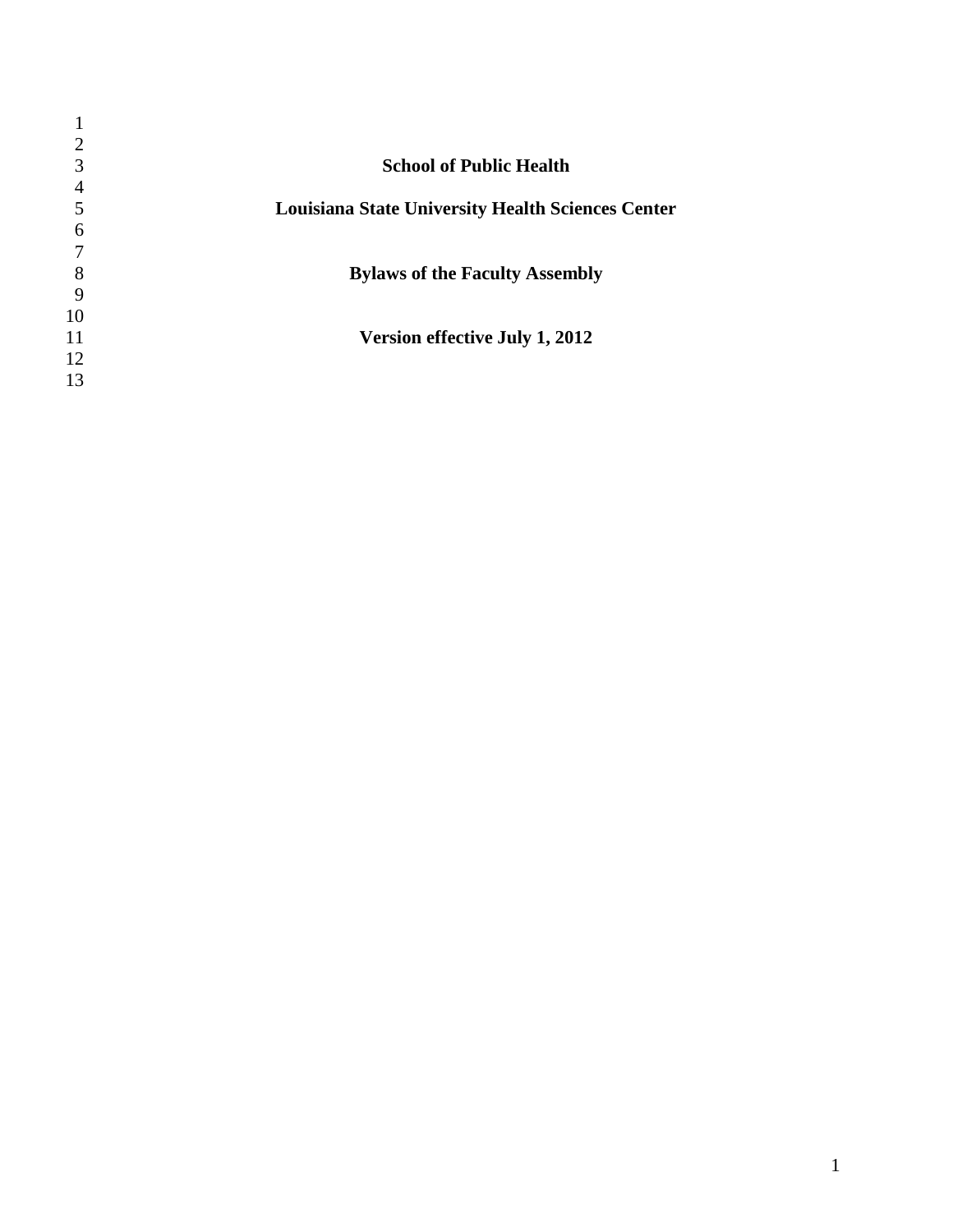## **PREAMBLE**

 The Bylaws of the Faculty Assembly of the Louisiana State University Health Sciences Center (LSUHSC) School of Public Health (SPH) are established within the guidelines set forth by the Louisiana State University and the Louisiana State University Health Sciences Center. The

 Bylaws establish the policies and procedures by which the School of Public Health fulfills its mission.

- 
- 

 The mission of the LSUHSC School of Public Health is to advance health and well-being of the population through education and research with focus on issues affecting Louisiana.

 This mission is accomplished through promoting the highest levels of intellectual and professional endeavors in instruction, research, and service in the field of Public Health.

# **ARTICLE I. NAME**

#### **NAME**

 This organization shall be known as the Louisiana State University Health Sciences Center School of Public Health Faculty Assembly, hereafter referred to as Faculty Assembly.

#### **ARTICLE II. PURPOSE AND PRINCIPLE**

## **PURPOSE**

 The purpose of the Faculty Assembly is to implement the legislative powers of the faculty in the course of their fulfillment of the mission of the LSUHSC School of Public Health. The goal of

the Faculty Assembly in the governance of the School of Public Health is to foster an active,

informed faculty, and to promote open communication among all members of the community of

- the School of Public Health pursuant to the School's Mission and Strategic Plan.
- 

# **PRINCIPLE**

Decisions and responsibilities of the Faculty Assembly provide for shared authority and

interdependent accountability for academic and professional issues, policies, standards, and

procedures to promote excellence in teaching, scholarship, research, and service.

## **FUNCTION**

- The general functions of the Faculty Assembly are as follows:
- The Assembly shall serve as the representative voice of the faculty, providing a means of communication among faculty members, and between the faculty and the Dean and Administration of LSUHSC School of Public Health. The Assembly shall review the governance of the School of Public Health, and make recommendations and approve changes in existing policies or establish new policies relating to the LSUHSC School of Public Health

brought to the Assembly for consideration by the Dean or by its own members. To this end, the

- Faculty Assembly shall create committees and convene the faculty to:
- 
- 1. Determine policies for admission, progression, and graduation of students.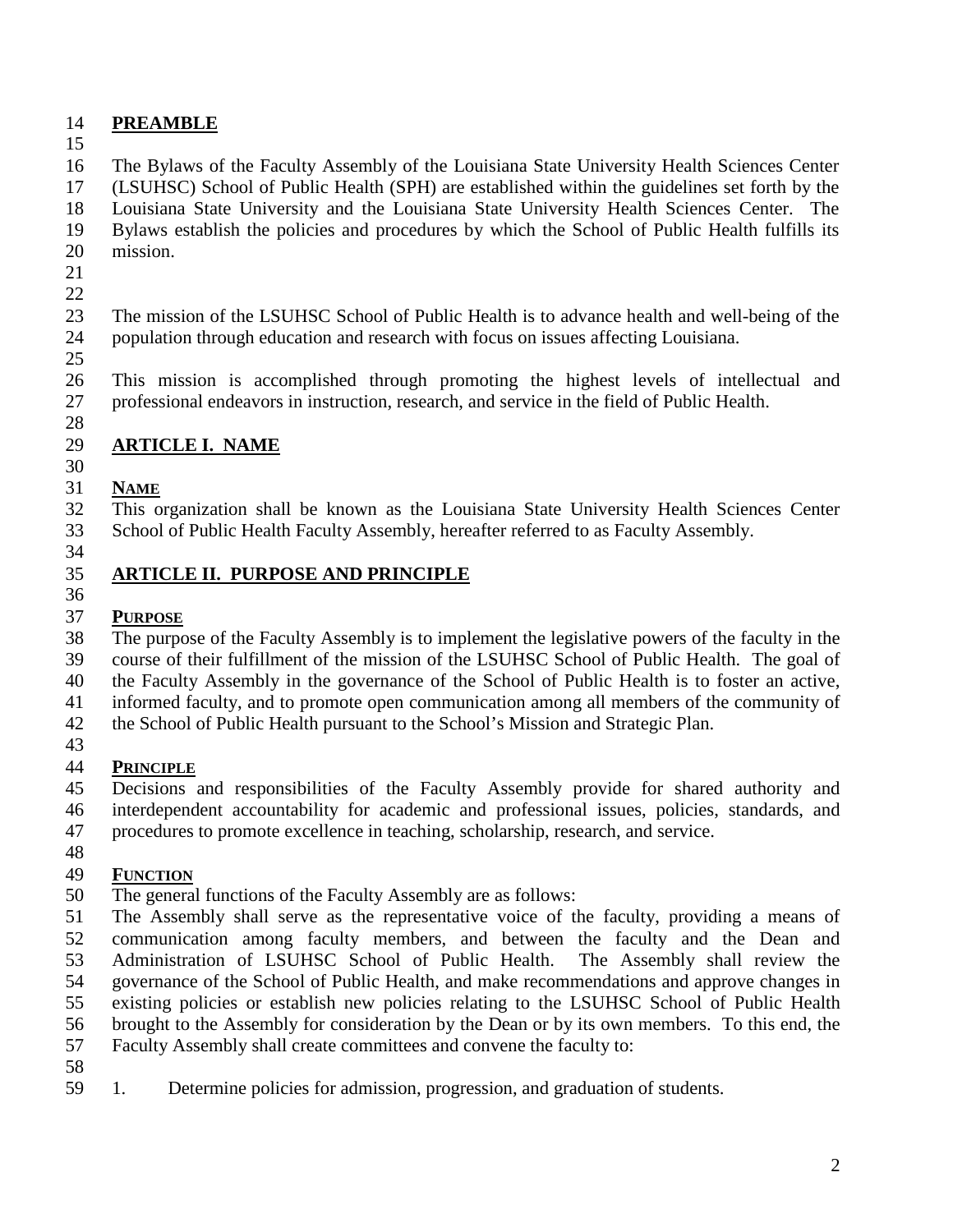- 2. Establish educational policies and standards of instruction.
- 3. Plan, implement and evaluate curricula in all educational programs.
- 4. Establish policies/procedures for faculty appointment, promotion and tenure.
- 5. Promote student and faculty interests.
- 6. Promote public health scholarship in education, research, service, and practice.
- 7. Evaluate and approve by vote any significant changes proposed by committees or individual faculty members.
- 8. Review and revise School of Public Health Faculty Assembly Bylaws.
- 

## **ARTICLE III. MEMBERSHIP**

### **MEMBERS**

 All non-administrative faculty members are automatically granted membership in the Faculty Assembly and are invited and encouraged to participate. All non-administrative academic faculty members employed at the 75% FTE level or greater by the School of Public Health and having the academic rank of instructor or above shall be voting members of the Faculty Assembly. Adjunct, joint, and part-time non-administrative faculty (at 74% or less FTE) members are non-voting members of the organization, but may attend meetings and speak to any issue. Administrative faculty is defined as faculty members who are Deans, Associate Deans, Assistant Deans, Academic Program or Department Heads, Directors of Offices, and other administrators appointed by the Dean.

Meetings are open to all members except for closed sessions or meetings of the Executive Board.

### **Delegates**

 Delegates provide a mechanism for establishing a quorum of regular voting members while also ensuring broad representation. Quorum is two thirds of the Delegates.

 All members of the Assembly shall be eligible for selection as Delegates. One delegate will be selected from each Academic Program and each Service/Research Program according to procedures established by each Program.

 Each Delegate shall serve for two years or until their successor is selected, and their terms of office shall begin on July 1. Delegates are required to attend Faculty Assembly meetings. If a Delegate cannot attend a meeting, the Delegate may give proxy in writing to another member of the Faculty Assembly.

 A Delegate is subject to forfeiture of his/her office as a Delegate if that Delegate is absent without representation of proxy from fifty percent or more of the regularly scheduled meetings within an academic year. Under the aforesaid conditions, the Secretary may request that the program members dismiss the Delegate and select a new Delegate.

## **ARTICLE IV. OFFICERS**

- 
- **OFFICERS**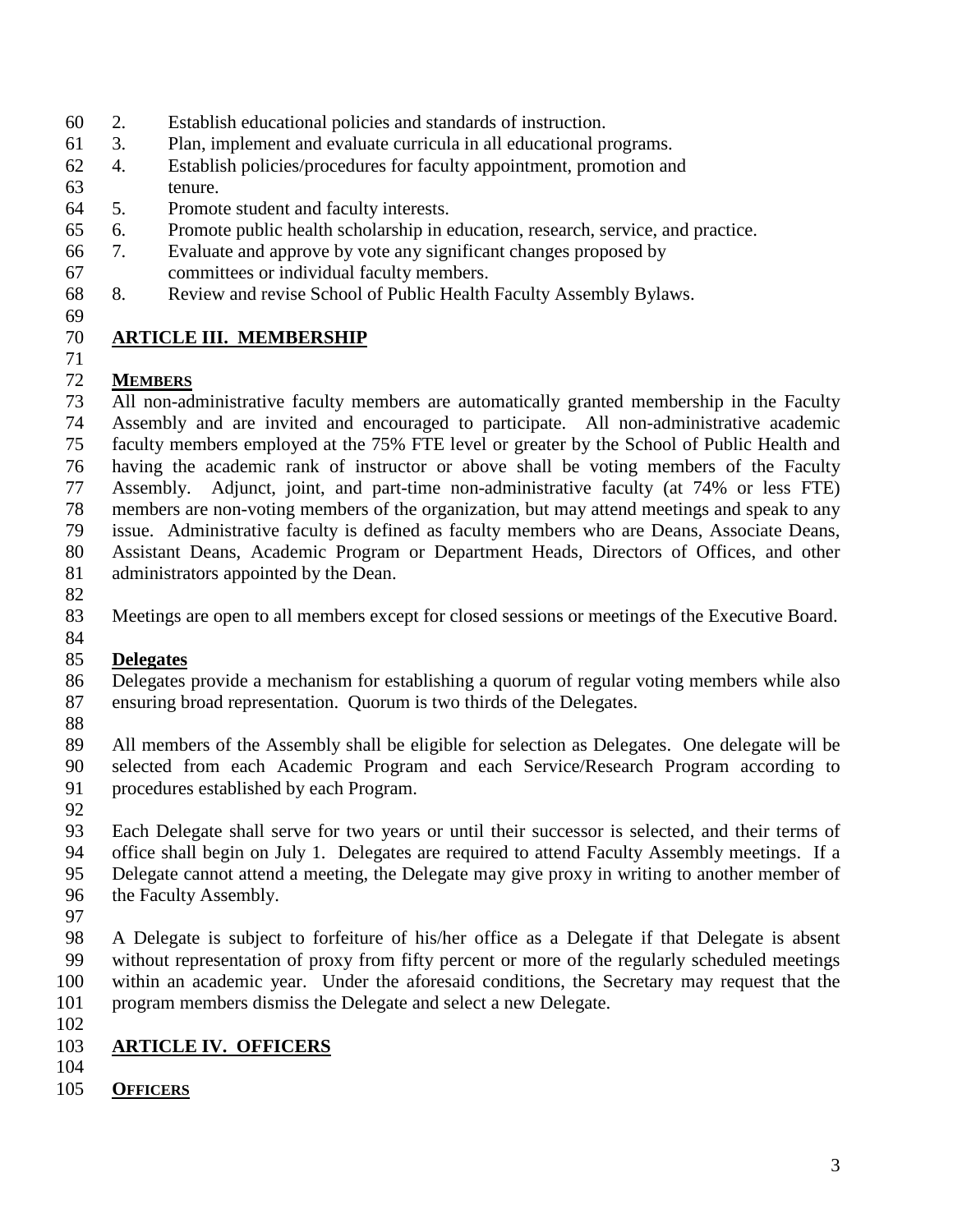The officers of the Faculty Assembly will consist of the President, President-Elect, Secretary and

- Immediate Past President. Together, these four officers shall constitute the Executive Board.
- Officers of the Faculty Assembly will be elected from the voting members who have been on the
- faculty of the LSUHSC School of Public Health for a minimum of one year. All voting members
- of the Assembly shall be eligible for election as officers if they have been on the faculty of the
- School of Public Health for a minimum of one year. A term for each officer is two (2) fiscal
- years, unless otherwise specified in the Bylaws. The fiscal year begins July 1 and ends June 30 of the following year. No officer may serve more than one full term consecutively or hold more
- than one office at a time. Persons taking office partway through a term to fill a vacancy may
- therefore stand for that same office for the succeeding term if they so choose.
- 

# **President**

- A. The President-Elect of the Faculty Assembly will become the President in even-numbered years.
- B. The duties of the President are to:
- 1. Represent the faculty in its dealings with the Administration of the School of Public Health.
- 2. Report to and communicate with the faculty on all matters affecting its interests.
- 3. Represent the faculty on the Administrative Council.
- 4. Call the Faculty Assembly meetings.
- 5. Advise faculty of the meetings at least two (2) weeks in advance so that the faculty may request items to be placed on the agenda.
- 6. Prepare the agenda for the secretary to circulate.
- 7. Preside over the Faculty Assembly meetings.
- 8. Arrange meetings of the assembled faculty at least once per semester (3 per year).
- 9. Authenticate, by signature when necessary, all acts, orders, and proceedings of the Faculty Assembly
- 10. Follow parliamentary procedures based on the stipulated edition of *Robert's Rules of Order*.
- 

#### 136<br>137 **President-Elect**

- A. The President-Elect of the Faculty Assembly will be elected in the second year of the President's term and has a term of one year.
- B. The duties of the President-Elect are to:
- 141 1. Assume the responsibilities of the President in the absence of or at the request of the President.
- 2. Hold joint responsibility with the Secretary and Bylaws, Nominations and Elections Committee for counting all votes in regular and special election voting.
- 3. Notify faculty of the results of all elections in collaboration with the Secretary.
- 4. Introduce new faculty members to the mission and purpose of the Faculty Assembly and its Standing Committees.
- 5. Determine that a quorum is present prior to a vote.
- 6. Assume other duties as delegated by the President.
- 7. Assume the responsibilities of the President at the end of the current President's term.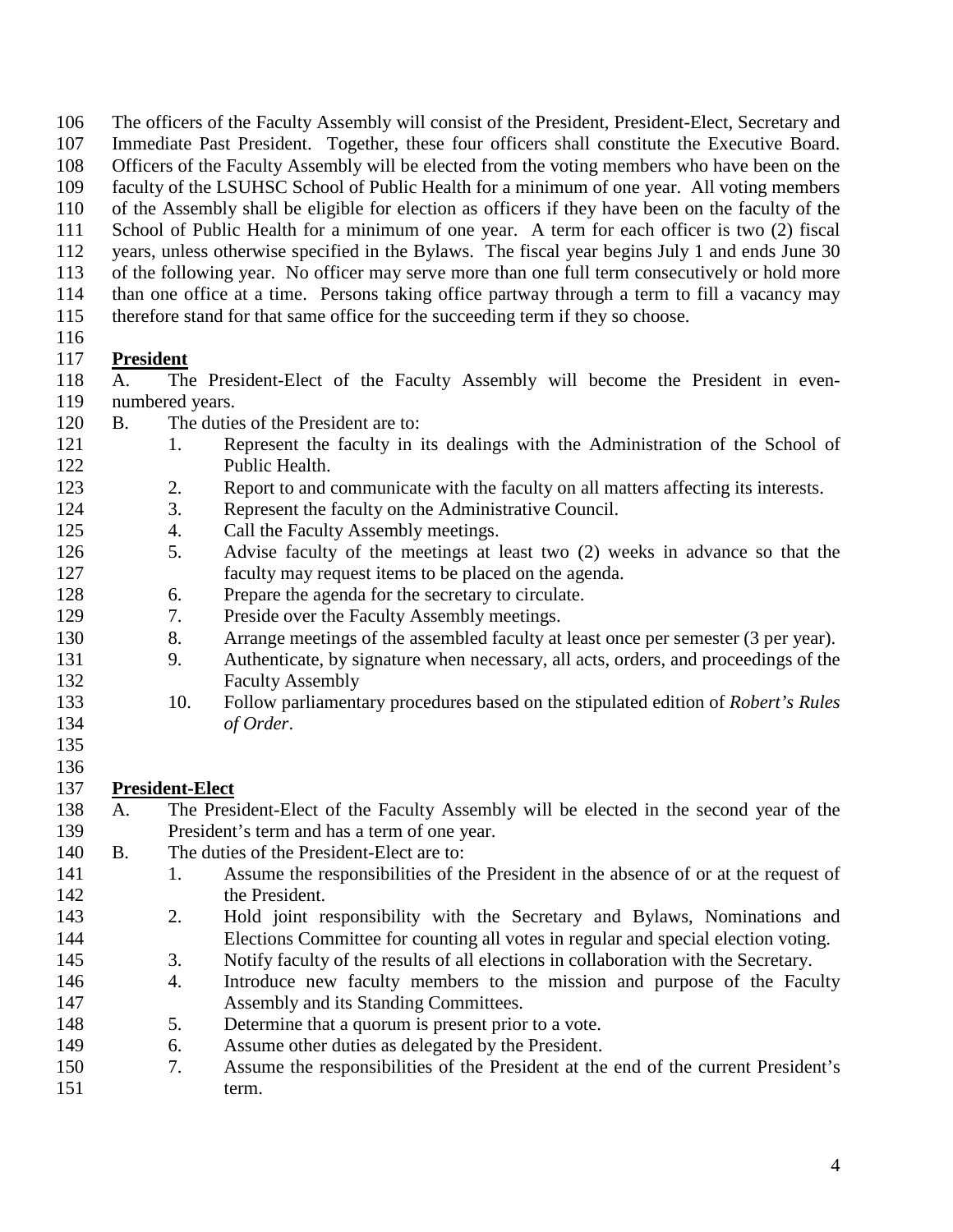| 152 |                  |                       |                                                                                              |
|-----|------------------|-----------------------|----------------------------------------------------------------------------------------------|
| 153 | <b>Secretary</b> |                       |                                                                                              |
| 154 | A.               |                       | The Secretary of the Faculty Assembly will be elected in even-numbered years.                |
| 155 | <b>B.</b>        |                       | The duties of the Secretary are to:                                                          |
| 156 |                  | 1.                    | Circulate an agenda one week prior to each meeting.                                          |
| 157 |                  | 2.                    | Prepare and circulate the minutes from the Faculty Assembly meetings                         |
| 158 |                  | $\overline{4}$ .      | Validate and maintain current lists of voting and non-voting members of the                  |
| 159 |                  |                       | Faculty Assembly.                                                                            |
| 160 |                  | 5.                    | Hold joint responsibility with the President-Elect/Past President for counting all           |
| 161 |                  |                       | votes in regular and special election voting.                                                |
| 162 |                  | 6.                    | Coordinate with the Bylaws Committee to notify the President and faculty of                  |
| 163 |                  |                       | results of votes.                                                                            |
| 164 |                  | 7.                    | Maintain permanent and official electronic files of all proceedings of the Faculty           |
| 165 |                  |                       | Assembly.                                                                                    |
| 166 |                  | 8.                    | Coordinate with the Bylaws Committee to provide the roster of Faculty Assembly               |
| 167 |                  |                       | Committee members and elected representatives every July.                                    |
| 168 |                  |                       |                                                                                              |
| 169 |                  | <b>Past President</b> |                                                                                              |
| 170 | A.               |                       | The individual filling the office of President shall, upon completion of his/her term, serve |
| 171 |                  |                       | as Past President for one year to provide continuity to the Executive Board.                 |
| 172 | <b>B.</b>        |                       | The duties of the Past President are to:                                                     |
| 173 |                  | 1.                    | Assume the responsibilities of the President in the absence of or at the request of          |
| 174 |                  |                       | the President.                                                                               |
| 175 |                  | 2.                    | Hold joint responsibility with the Secretary and Bylaws, Nominations and                     |
| 176 |                  |                       | Elections Committee for counting all votes in regular and special election voting.           |
| 177 |                  | 3.                    | Notify faculty of the results of all elections in coordination with the Secretary and        |
| 178 |                  |                       | <b>Bylaws Committee.</b>                                                                     |
| 179 |                  | 4.                    | Introduce new faculty members to the mission and purpose of the Faculty                      |
| 180 |                  |                       | Assembly and its Standing Committees.                                                        |
| 181 |                  | 5.                    | Determine that a quorum is present prior to a vote.                                          |
| 182 |                  | 6.                    | Assume other duties as delegated by the President.                                           |
| 183 |                  |                       |                                                                                              |
| 184 |                  |                       |                                                                                              |
|     |                  |                       |                                                                                              |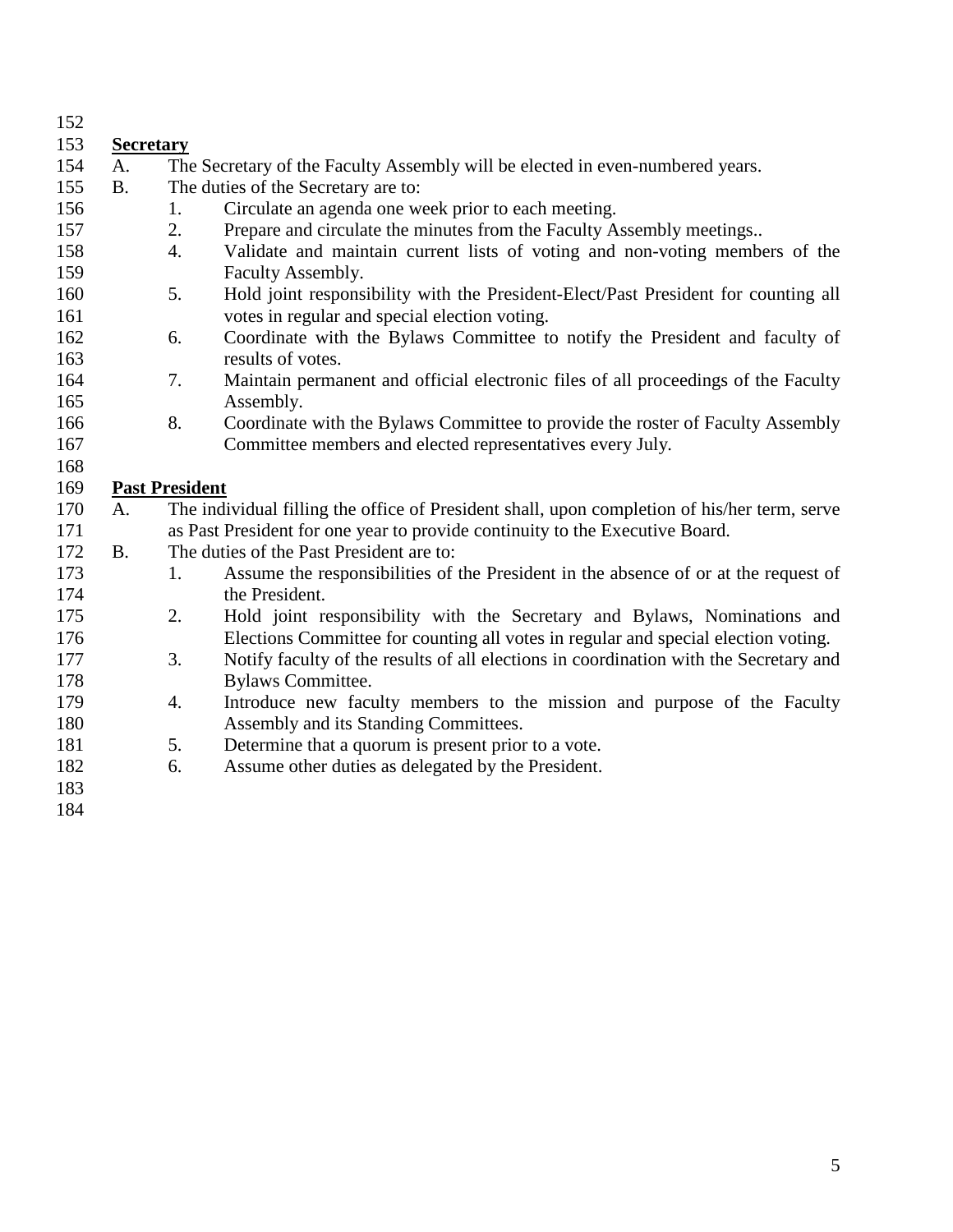#### **ARTICLE V. MEETINGS**

#### **REGULAR MEETINGS**

 Meetings of the Faculty Assembly will be held periodically on a schedule determined by the needs of the Assembly, as specified by FA Operating Procedures, subject to the restriction that while a scheduled meeting may be rescheduled or cancelled, at least one meeting must be held in each semester. This will ensure accordance with Regulations of the Board of Supervisors of the Louisiana State University Chapter I Section 1-2.3c, which require a minimum of three meetings annually.

#### **SPECIAL MEETINGS**

 Special meetings of the Faculty Assembly may be called by the Dean or President at any time. A special meeting may be called upon written petition of one fourth or more of the voting faculty. The purpose of the requested meeting must be specified on the petition. The President will convene the special meeting within two weeks of receipt of the petition. The subject of the petition will be the first item of business. Other business may be considered during a special meeting only with approval of the members of the faculty present but may not be voted upon if not on the agenda.

#### **QUORUM**

- Two thirds of the Delegates constitute a quorum.
- 

#### **VOTING**

 In the presence of a quorum, a decision of the majority of the members voting is considered to be the action of the faculty. Voting may take place by hand or voice vote during regular or special

meetings of the Faculty Assembly. Secret ballot may be used when determined appropriate by

- the President-Elect/Past President.
- 

### **PROXY**

 Proxy is written authorization given by one Faculty Assembly member to another to act as his or her agent and/or substitute at a meeting. Representation proxy is defined as a substitute Delegate's presence at a scheduled meeting which the Delegate is unable to attend. Voting proxy is defined as the agent's ballot cast according to the preference of the absent Faculty Assembly member. All proxy forms must include the signature of the absent member, the name of the person being designated to vote on that member's behalf, the meeting for which this designation applies, and any stipulated voting instructions. The form must be submitted to the Secretary prior to any relevant vote. It then becomes part of the permanent file of Faculty Assembly proceedings.

### **PROCEDURES**

 The rules contained in *Robert's Rules of Order* (Robert's Rules of Order Simplified and Applied,  $2<sup>nd</sup>$  edition) shall govern the meetings of the Faculty Assembly, including all Standing and special Ad Hoc committees, except as otherwise provided in the Bylaws.

- 
-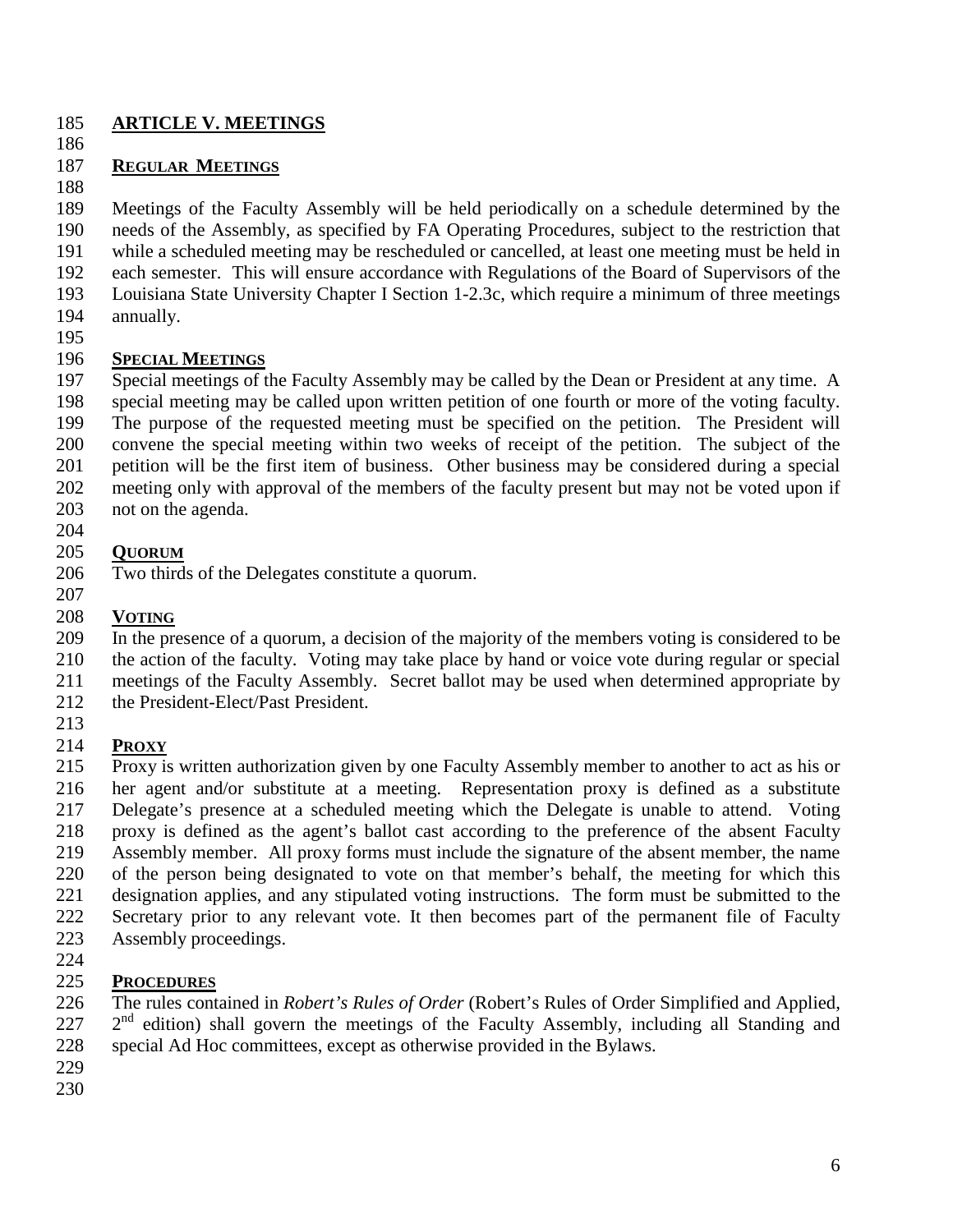#### **ARTICLE VI. COMMITTEES OF THE FACULTY**

## **AUTHORITY AND RESPONSIBILITY**

 The Faculty Assembly has the authority and responsibility for approving recommendations of the various committees of the Faculty Assembly and for implementing academic and faculty policies. Certain functions may be delegated by the Faculty Assembly to Standing or special Ad Hoc committees.

### **RECORD ING**

 A faculty member of each committee will be designated by the committee Chairperson to record the minutes of committee meetings, to be maintained in electronic form on the official Faculty Assembly web site. The committee Chairperson will be responsible for sending the committee meeting minutes to the FA secretary.

#### **STANDING COMMITTEES**

#### A. **The Standing Committees of the Faculty Assembly are**:

- 248 1. Faculty Appointments, Promotions, and Tenure Committee
- 2. Bylaws, Nominations and Elections Committee
- 3. Curriculum Committee
- 4. Faculty and Student Grievance Committee

#### B. **Purpose**

 The purpose of the Standing Committees is to assist the faculty in carrying out the functions and responsibilities of the Faculty Assembly.

#### C. **Function**

 The function of the Standing Committees is to implement those functions mandated to them by the Faculty Assembly, and to recommend to the faculty further policies and procedures deemed necessary to fulfill the mission of the LSUHSC School of Public Health.

#### D. **Membership**

- 1. All voting members of the Faculty Assembly are eligible to serve on Standing Committees. Administrative faculty are eligible to serve on Committees of the Assembly where specified by a particular Committee's membership rules.
- 2. Each faculty member may serve in an elected or appointed capacity on up to three School of Public Health Faculty Assembly Standing Committees concurrently (ex officio membership does not count toward this limit).
- 3. Members of the Standing Committees are to be elected unless otherwise specified in these Bylaws. Faculty committee members may give proxy to a voting committee member.
- 4. The Bylaws, Nominations and Elections Committee will provide for special elections to fill committee membership vacancies for the balance of the vacated term within one month of the vacancy, unless the vacancy occurs within ninety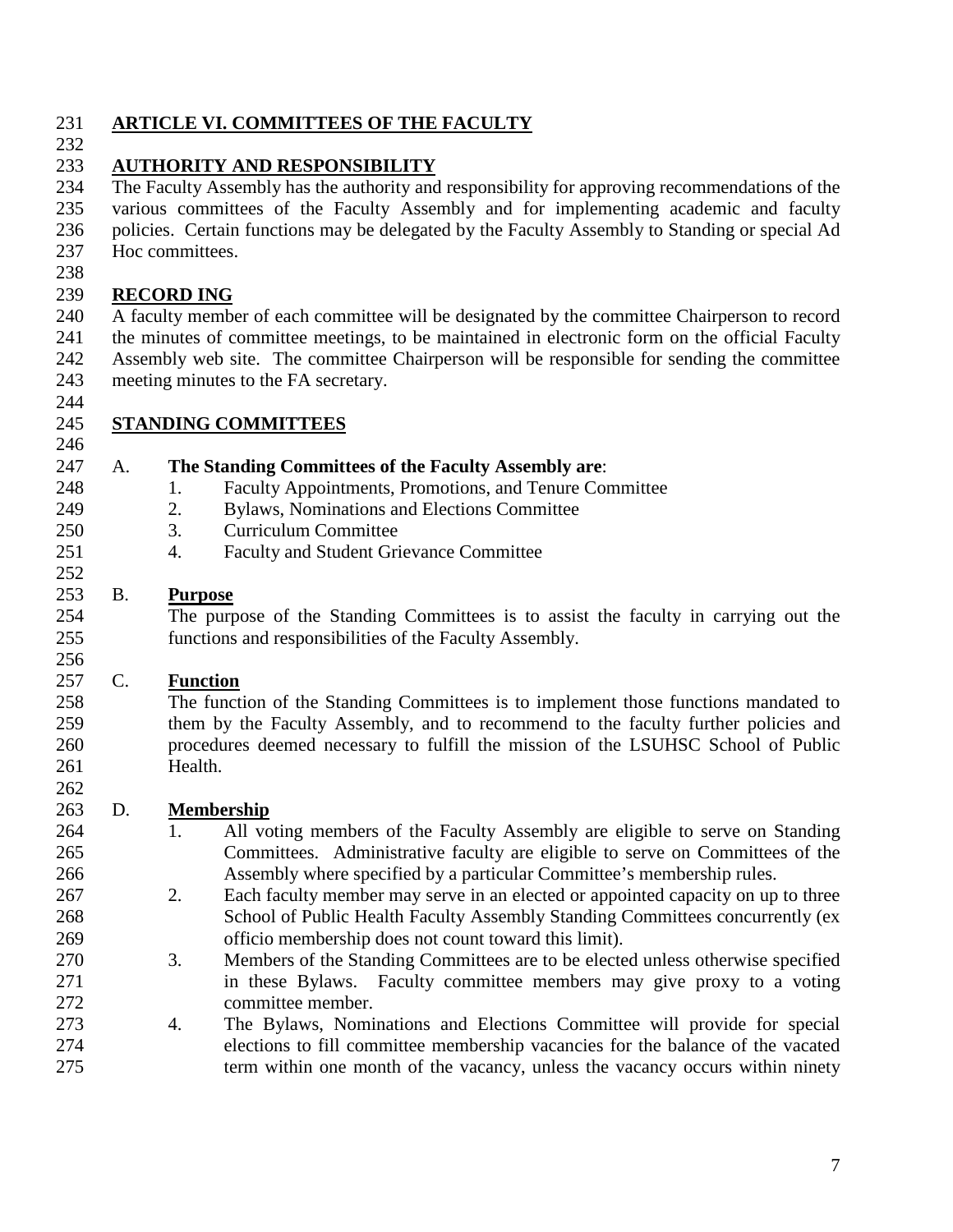| 276 |    |                 | days of the end of the term, in which case the vacancy may be left open until a                                                       |
|-----|----|-----------------|---------------------------------------------------------------------------------------------------------------------------------------|
| 277 |    |                 | new member is selected as part of the upcoming regularly scheduled election.                                                          |
| 278 |    | 5.              | A term of Standing Committee membership is two fiscal years, unless otherwise                                                         |
| 279 |    |                 | specified in the Bylaws. The fiscal year begins July 1 and ends June 30 of the                                                        |
| 280 |    |                 | following year.                                                                                                                       |
| 281 |    | 6.              | Each faculty member may serve no more than two consecutive terms on a                                                                 |
| 282 |    |                 | particular committee. At least a one (1) year break in membership must occur                                                          |
| 283 |    |                 | before a faculty member can serve on that committee again.                                                                            |
| 284 |    | 7.              | Membership on all Standing Committees shall be staggered to provide for carry-                                                        |
| 285 |    |                 | over representation.                                                                                                                  |
| 286 |    | 8.              | For committees requiring student members, such members are selected by Student                                                        |
| 287 |    |                 | Government Association. Student members have voting privileges as designated                                                          |
| 288 |    |                 | by each committee. Student membership terms are for one year. A student may                                                           |
| 289 |    |                 | serve two consecutive terms.                                                                                                          |
| 290 |    | 9.              | Standing Committees may request faculty or other resource persons to advise                                                           |
| 291 |    |                 | them on the committee's work. These resource persons do not have voting                                                               |
| 292 |    |                 | privileges on the committee.                                                                                                          |
| 293 |    | 10.             | The Dean may appoint a faculty member as an advisor to a Standing Committee.                                                          |
| 294 |    |                 | This faculty member does not have voting privileges.                                                                                  |
| 295 |    | 11.             | Faculty members representing their departments or programs are selected by their                                                      |
| 296 |    |                 | respective departments or programs.                                                                                                   |
| 297 |    |                 |                                                                                                                                       |
| 298 | Е. | <b>Officers</b> |                                                                                                                                       |
|     |    |                 |                                                                                                                                       |
| 299 |    |                 |                                                                                                                                       |
| 300 |    |                 | 1. Chairperson                                                                                                                        |
| 301 |    |                 | a.                                                                                                                                    |
| 302 |    |                 | The members of each Standing Committee will elect a Chairperson from<br>the committee.                                                |
| 303 |    |                 | The Chairperson will serve a term of two years.<br>1)                                                                                 |
| 304 |    |                 | 2)<br>A committee member may serve as Chairperson for no more than                                                                    |
| 305 |    |                 | two consecutive terms. At least a one-year break in serving as                                                                        |
| 306 |    |                 | Chairperson must then occur before a faculty member can serve as                                                                      |
| 307 |    |                 |                                                                                                                                       |
| 308 |    |                 | Chairperson on that particular committee again.<br>3)                                                                                 |
| 309 |    |                 | The Chairperson of any Standing Committee must have been on                                                                           |
| 310 |    |                 | the faculty for at least one full calendar year prior to assuming<br>office                                                           |
| 311 |    |                 |                                                                                                                                       |
| 312 |    |                 | In case the Chairperson is on extended leave of absence, such as<br>4)                                                                |
| 313 |    |                 | sabbatical leave, maternity leave, or sick leave, not exceeding 6<br>months of absence, then the Chairperson, before starting his/her |
| 314 |    |                 |                                                                                                                                       |
| 315 |    |                 | leave, will arrange for electing an Interim Chairperson of the<br>Standing Committee. Otherwise the FA president calls the            |
| 316 |    |                 | Committee to a meeting to initiate the election of the Interim                                                                        |
| 317 |    |                 |                                                                                                                                       |
| 318 |    |                 | Chairperson. After returning the Chairperson resumes his/her<br>duties for the remainder of the term.                                 |
| 319 |    |                 | The duties of the Chairperson are to:<br>$\mathbf b$ .                                                                                |
| 320 |    |                 | Chair all meetings of the Standing Committee.<br>(1)                                                                                  |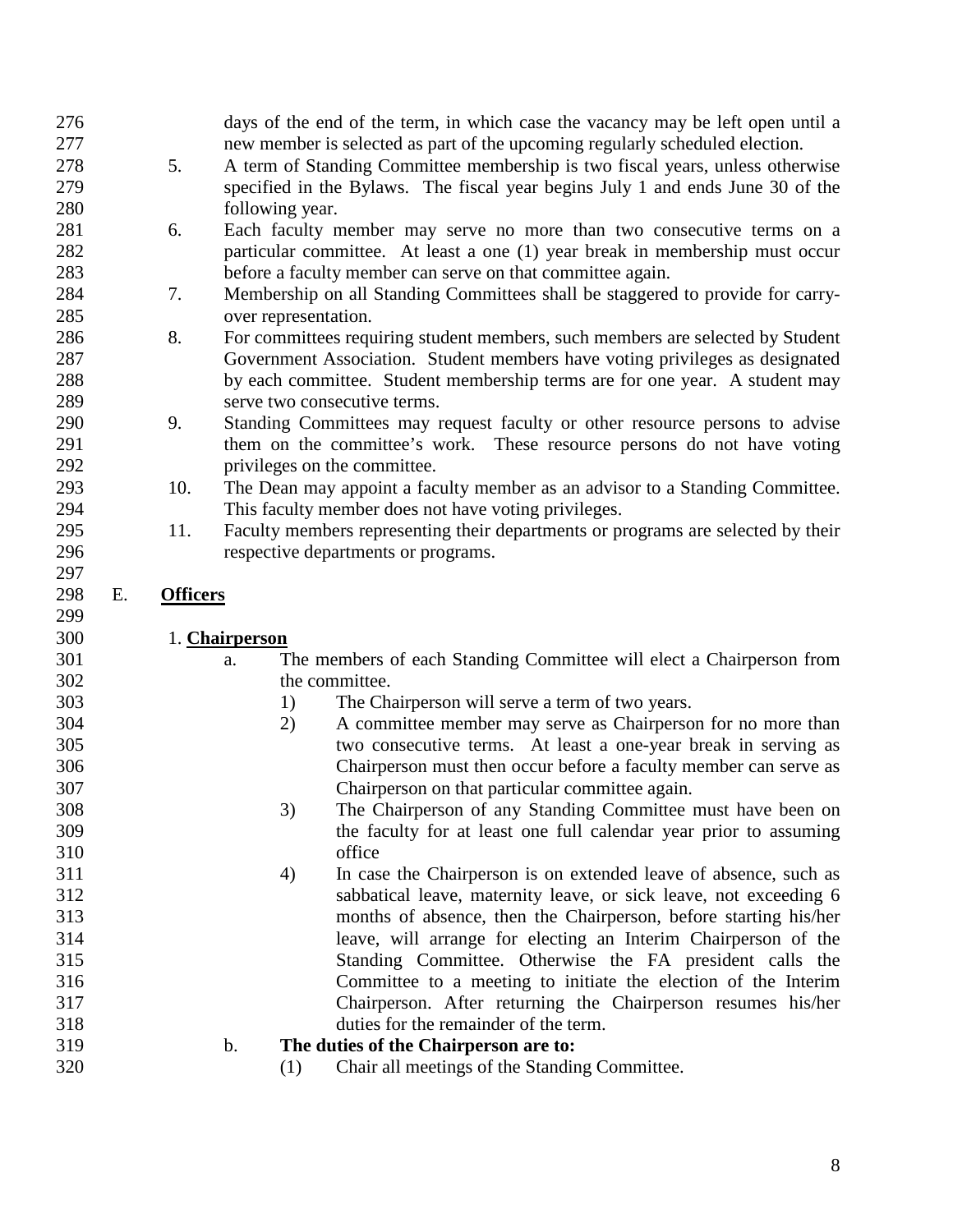|           |                   | (2)                       |                                                               |            | Prepare agendas and supportive materials for all meetings of the<br>Standing Committee and distribute them to committee members at |    |                 |
|-----------|-------------------|---------------------------|---------------------------------------------------------------|------------|------------------------------------------------------------------------------------------------------------------------------------|----|-----------------|
|           |                   |                           |                                                               |            | least one week in advance of the committee meeting.                                                                                |    |                 |
|           |                   | (3)                       |                                                               |            | Review all minutes recorded by the faculty recorder.                                                                               |    |                 |
|           |                   | (4)                       |                                                               |            | Prepare reports to be distributed to each faculty member. Submit                                                                   |    |                 |
|           |                   |                           |                                                               |            | the official copy of the Standing Committee's minutes and report                                                                   |    |                 |
|           |                   |                           |                                                               |            | to the FA Secretary for filing and posting at the FA web site.                                                                     |    |                 |
|           |                   | (5)                       |                                                               |            | Present motions related to the committee's work to the faculty for                                                                 |    |                 |
|           |                   |                           | vote.                                                         |            |                                                                                                                                    |    |                 |
|           |                   | (6)                       |                                                               |            | Convene a committee meeting no more than two weeks after the                                                                       |    |                 |
|           |                   |                           |                                                               |            | election of new committee members to elect a Chairperson for the                                                                   |    |                 |
|           |                   |                           | upcoming year.                                                |            |                                                                                                                                    |    |                 |
| F.        |                   |                           | <b>Meetings of the Standing Committees</b>                    |            |                                                                                                                                    |    |                 |
|           | 1.                |                           |                                                               |            | Each Standing Committee will meet as often as necessary to carry out its stated                                                    |    |                 |
|           |                   | functions.                |                                                               |            |                                                                                                                                    |    |                 |
|           | 2.                |                           |                                                               |            | Each committee is authorized to create appropriate subcommittees to accomplish                                                     |    |                 |
|           |                   |                           |                                                               |            | committee work. The committee will determine the size and distribution of the                                                      |    |                 |
|           |                   |                           |                                                               |            | subgroups from the committee membership. One member from the subgroups                                                             |    |                 |
|           |                   |                           |                                                               |            | will be designated to serve as a liaison to the parent committee.                                                                  |    |                 |
|           |                   |                           |                                                               |            | Recommendations from the subgroups will be sent to the parent committee for                                                        |    |                 |
|           |                   | action.                   |                                                               |            |                                                                                                                                    |    |                 |
|           | 3.                | members.                  |                                                               |            | A quorum of any committee meeting will consist of a majority of the voting                                                         |    |                 |
|           | 4.                |                           |                                                               |            | Any Faculty Assembly member may attend a regular, subgroup or special meeting                                                      |    |                 |
|           |                   |                           | of a standing committee, after notifying the Chairperson.     |            |                                                                                                                                    |    |                 |
|           |                   | <b>SPECIAL COMMITTEES</b> |                                                               |            |                                                                                                                                    |    |                 |
|           |                   |                           |                                                               |            | Special committees of the Faculty Assembly may be established as deemed necessary by                                               |    |                 |
|           |                   |                           |                                                               |            | the President of the Faculty Assembly, the Dean, the Associate Dean, or the                                                        |    |                 |
|           |                   |                           | Administrative Council of the School of Public Health.        |            |                                                                                                                                    |    |                 |
| A.        | <b>Purpose</b>    |                           |                                                               |            |                                                                                                                                    |    |                 |
|           |                   |                           |                                                               |            | Special and Ad Hoc committees shall be established to accomplish specified tasks.                                                  |    |                 |
| <b>B.</b> |                   | <b>Functions</b>          |                                                               |            |                                                                                                                                    |    |                 |
|           |                   |                           |                                                               |            | The special committees will perform the task(s) for which they are created, hold such                                              |    |                 |
|           |                   |                           |                                                               |            | meetings as necessary to accomplish the specified tasks, and submit reports to the Faculty                                         |    |                 |
|           |                   |                           |                                                               |            | Assembly, Dean and Administrative Council of the School of Public Health as requested.                                             |    |                 |
|           | <b>SPECIFIC</b>   | PURPOSE,                  | <b>FUNCTIONS,</b>                                             | <b>AND</b> | <b>MEMBERSHIP</b>                                                                                                                  | OF | <b>STANDING</b> |
|           | <b>COMMITTEES</b> |                           |                                                               |            |                                                                                                                                    |    |                 |
|           |                   |                           |                                                               |            |                                                                                                                                    |    |                 |
|           |                   |                           | <b>Faculty Appointments, Promotions, and Tenure Committee</b> |            |                                                                                                                                    |    |                 |
|           |                   |                           |                                                               |            |                                                                                                                                    |    |                 |
|           | A. Purpose        |                           |                                                               |            |                                                                                                                                    |    |                 |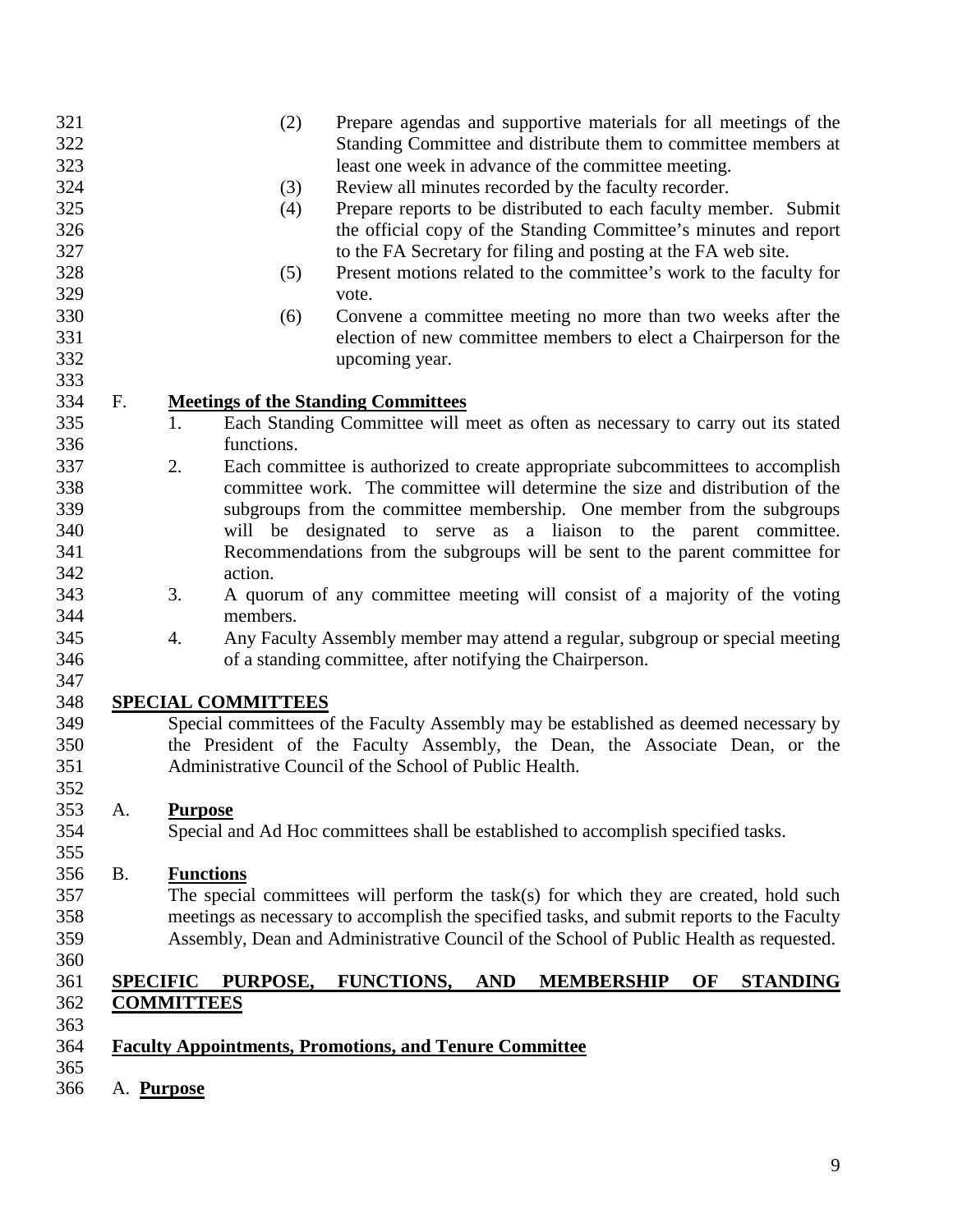- 1. To recommend faculty members for appointment to the ranks of Associate Professor and Professor in accordance with the guidelines of the LSUHSC School of Public Health.
- 2. To recommend faculty members for promotion to the ranks of Assistant Professor, Associate Professor, and Professor in accordance with the guidelines of the LSUHSC School of Public Health.
- 3. To recommend applications for Grants of Tenure for tenure-track faculty members in accordance with the guidelines of the LSUHSC School of Public Health.
- 4. To recommend changes to the LSUHSC School of Public Health guidelines for appointments, promotions and tenure.

### B. **Functions**

- 1. Review, evaluate and vote on applications for appointment of faculty members to the ranks of Associate Professor and Professor in accordance with the guidelines of the LSUHSC School of Public Health.
- 2. Review, evaluate and vote on applications for promotion of faculty members to the ranks of Assistant Professor, Associate Professor, and Professor in accordance with the guidelines of the LSUHSC School of Public Health.
- 3. Review, evaluate and vote on applications of Grants of Tenure in accordance with the guidelines of the LSUHSC School of Public Health.
- 4. Forward committee recommendations on appointments, promotions, and tenure to the Dean for approval.
- 5. Develop and periodically review LSUHSC School of Public Health guidelines for appointments, promotions, and tenure, and make recommendations to the Dean for approval.
- 6. Make current guidelines for appointments, promotion, and tenure available to all faculty members.

#### C. **Membership**

- Academic Program Representative. To minimize redundancy with Administrative Council, each Academic Program Director shall appoint another senior faculty member (Associate or Full Professor rank) to serve as representative. If no other eligible senior faculty member is available, the Program Director shall serve until an appropriate faculty member becomes available.
- 400 2 senior faculty members elected by the Faculty Assembly
- 401 1 senior faculty member appointed by the Dean
- 

**Curriculum Committee:**

### **A. Purpose**

- 1. To plan, review, and monitor academic programs to ensure consistency with the philosophy and mission of the LSUHSC School of Public Health and the LSU Health Sciences Center, and in accordance with criteria of the Council on Education for Public Health.
- 2. To provide educational oversight and strategic policy recommendations for the development of instructional courses and programs offered by the LSUHSC SPH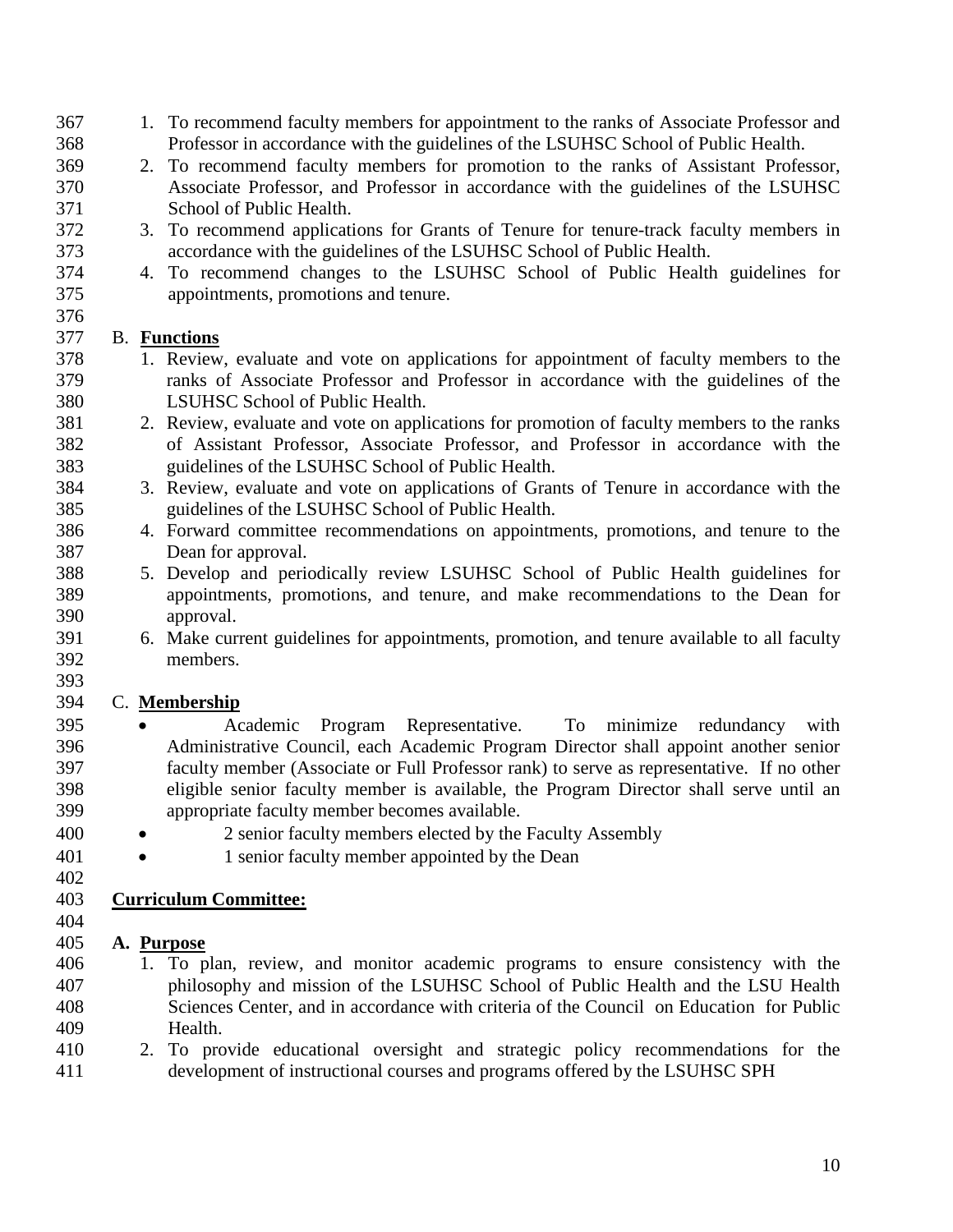3. To coordinate curricula among SPH programs and partner institutions (e.g. LSUHSC Graduate School).

# **B. Functions**

- 1. Develops, periodically reviews, and recommends revision of curriculum objectives, content, competencies, and implementation for all academic programs and degrees within the SPH, regardless of method of delivery (e.g. classroom or distance learning).
- 2. Develops policies and procedures for applying consistent standards, performance and evaluation requirements across programs including examination and grading policies, and practical and culminating experiences.
- 3. Develops policies with the office of the Associate Dean for Academic Affairs to enhance the quality of education at the SPH.
- 4. Recommends policies for actions related to student academic standing including advancement, graduation, dismissal, and student requests to deviate from academic policies.

#### **C. Membership**

- Associate Dean for Academic Affairs (ex officio, non-voting)
- Representatives selected by each academic program (Biostatistics, Environmental Health, Epidemiology, Behavioral and Community Health Sciences, and Health Policy/Systems Management)
- 3 Student Representatives, eligible for a two-year term of service, selected by the Student Government Association (SGA):
- Two MPH students, each from different academic areas, selected to maintain a balance between first and subsequent-year students
- One PhD student.

# **Faculty and Student Grievance Committee**

#### A. **Purpose**

- 1. To provide formal recommendations to the Dean on unresolved matters of grievance.
- 2. To represent the School faculty position on unresolved matters of grievance.

#### B. **Functions**

- 448 1. Determine whether an appeal actually sets forth an appealable issue.
- 2. Conduct hearings on unresolved complaints involving faculty work situations or student academic situations that assert that: a policy, rule, or regulation has been violated or applied improperly; no policy, rule, or regulation exists where one should; or there has been unfair or inequitable treatment.
- 3. Conduct any independent investigation necessary including calling witnesses.
- 4. Render a written report to the Dean on each appeal.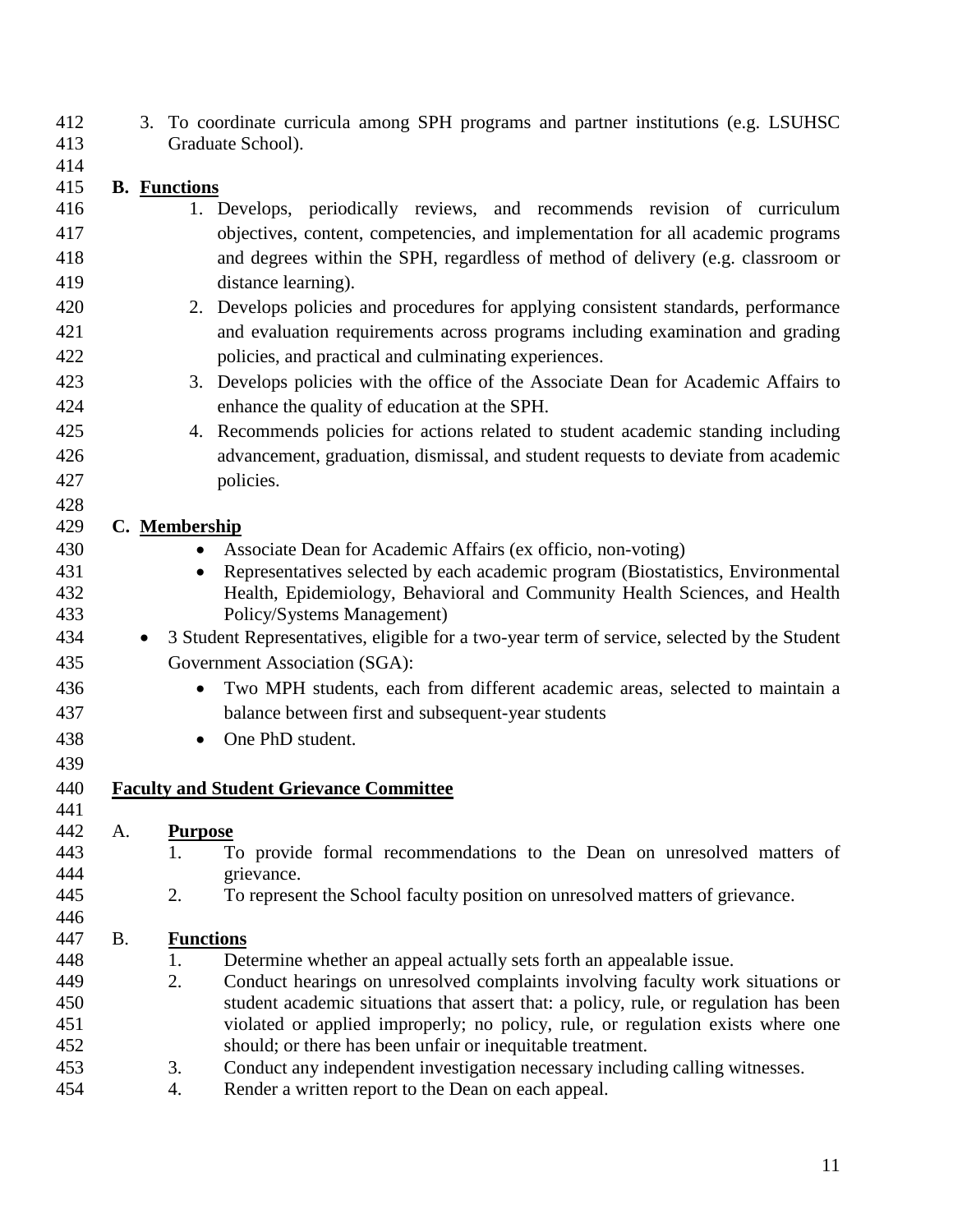| 456        |                 | 5.               | Develop, annually review, and amend as necessary the formal School of Public<br>Health Procedures for Faculty Grievances and Appeals. |
|------------|-----------------|------------------|---------------------------------------------------------------------------------------------------------------------------------------|
| 457        |                 |                  |                                                                                                                                       |
| 458        | $\mathcal{C}$ . |                  | <b>Membership</b>                                                                                                                     |
| 459        |                 | $\bullet$        | Five Faculty Assembly members: three elected by the Faculty Assembly, each                                                            |
| 460        |                 |                  | from different programs, and two appointed by the Dean.                                                                               |
| 461        |                 | $\bullet$        | Two students selected by the SGA will serve on the committee only when matters                                                        |
| 462        |                 |                  | of student grievances are being considered.                                                                                           |
| 463        |                 |                  |                                                                                                                                       |
| 464        | D.              |                  | <b>General Provisions</b>                                                                                                             |
| 465        |                 |                  | 1. All parties to the appeal shall attempt to resolve the conflict or dispute at the                                                  |
| 466        |                 |                  | lowest administrative level possible.                                                                                                 |
| 467        |                 |                  | 2. Any committee member believing it to be inappropriate for him/her to hear and                                                      |
| 468        |                 |                  | vote on a particular case due to a perceived conflict of interest shall recuse                                                        |
| 469        |                 |                  | him/herself prior to the formal hearing.                                                                                              |
| 470        |                 |                  | 3. A minimum of four committee members must be present at each session.                                                               |
| 471        |                 |                  | 4. All grievance procedures shall be conducted in accordance with School of Public                                                    |
| 472        |                 |                  | Health policies and procedures.                                                                                                       |
| 473        |                 |                  |                                                                                                                                       |
| 474        |                 |                  | <b>Bylaws, Nominations and Elections Committee</b>                                                                                    |
| 475        |                 |                  |                                                                                                                                       |
| 476        | A.              | <b>Purpose</b>   |                                                                                                                                       |
| 477        |                 | 1.               | To maintain, interpret, and revise the Bylaws as required in order to sustain the                                                     |
|            |                 |                  |                                                                                                                                       |
| 478        |                 |                  | integrity of the organization.                                                                                                        |
| 479        |                 | 2.               | To establish nomination and election policies and procedures for the LSUHSC                                                           |
| 480        |                 |                  | School of Public Health.                                                                                                              |
| 481        |                 |                  |                                                                                                                                       |
| 482        | <b>B.</b>       | <b>Functions</b> |                                                                                                                                       |
| 483        |                 | 1.               | Review Bylaws annually.                                                                                                               |
| 484        |                 | 2.               | Interpret the meaning and intent of the Bylaws upon request by the faculty.                                                           |
| 485        |                 | 3.               | Provide for revision of School of Public Health Bylaws, as stated in Article VIII.                                                    |
| 486        |                 |                  | Accept written proposals for revision of the Bylaws upon request from any<br>a.                                                       |
| 487        |                 |                  | full-time faculty member. These proposals must contain the rationale for                                                              |
| 488        |                 |                  | the change as well as the specific changes requested.<br>The Bylaws                                                                   |
| 489        |                 |                  | Committee may request additional information from those submitting the                                                                |
| 490        |                 |                  | proposed revision.                                                                                                                    |
| 491        |                 |                  | Review the proposals and their subsequent impact upon present Bylaws.<br>b.                                                           |
| 492        |                 |                  | The recommendation(s) of the Bylaws Committee will be presented and                                                                   |
| 493        |                 |                  | the Faculty Assembly will vote on the revisions.                                                                                      |
| 494        |                 | 4.               | Solicit nominations for elected positions.                                                                                            |
| 495        |                 | 5.               | Prepare a ballot for the election of officers of the Faculty Assembly and all                                                         |
| 496        |                 |                  | elected members of Standing Committees within the School of Public Health.                                                            |
| 497<br>498 |                 |                  | Circulate the official ballot to voting members of the faculty two (2)<br>a.                                                          |
| 499        |                 |                  | weeks prior to election deadline.<br>Coordinate with the Secretary to tally and report the election results to the<br>b.              |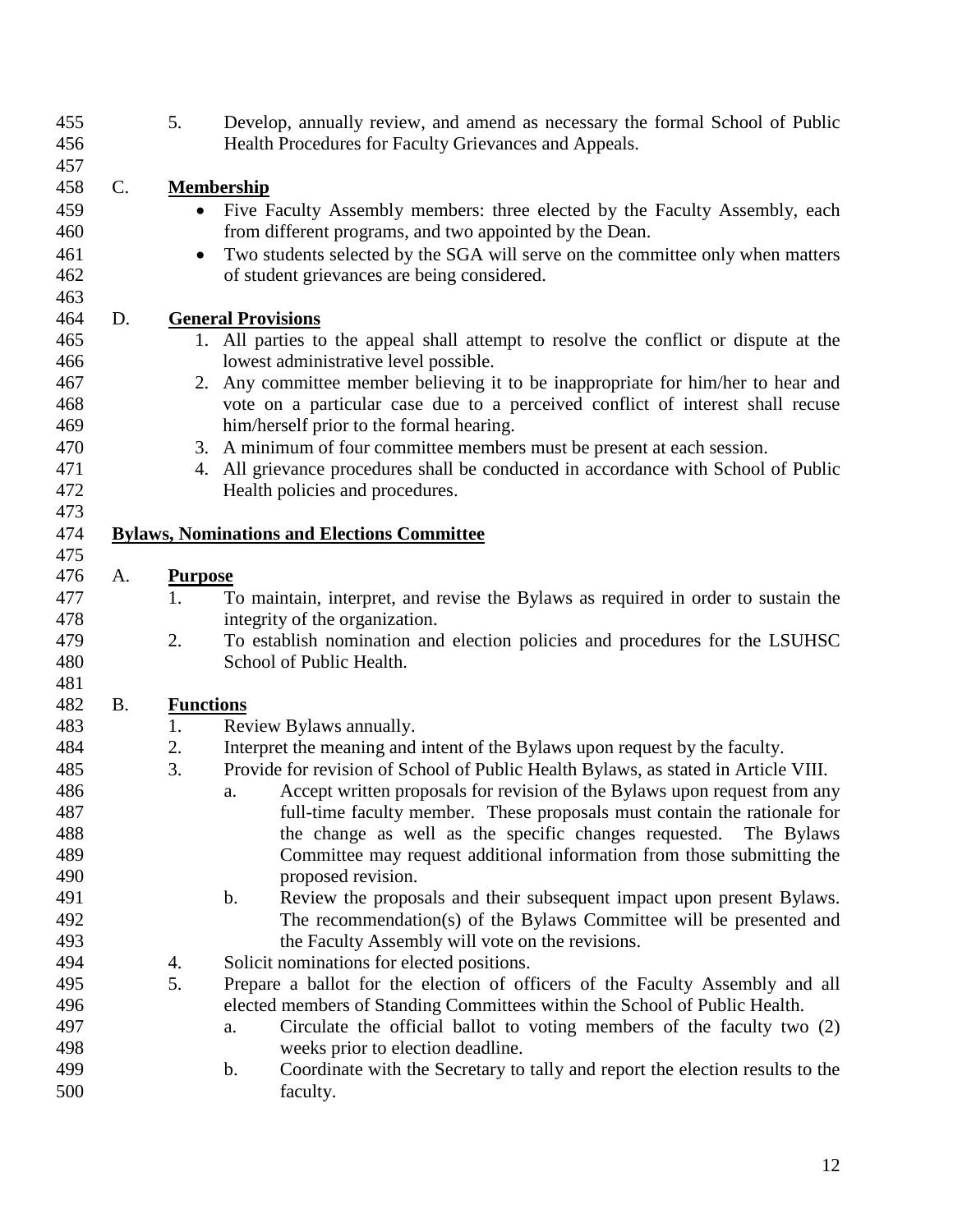- c. Retain ballots and signed tally sheets in a sealed envelope (held by the designated recorder) for thirty (30) days, after which time the ballots will be destroyed unless a challenge has been received from a voting faculty member. d. Coordinate with the Secretary to provide the roster of Standing Committee membership and elected representatives every July. 6. Provide for special elections to fill vacancies within one (1) month, unless the vacancy occurs within ninety (90) days of the end of the term. 7. Hold elections for Special and Ad Hoc committees as requested by the President of the Faculty Assembly and/or the Dean. 8. Establish details of the election process. C. **Membership** • 2 faculty members elected from Faculty Assembly
- Past President/President-Elect

## **ARTICLE VII. LSUHSC FACULTY SENATE REPRESENTATIVES**

 Assembly representatives to the LSUHSC-NO Faculty Senate (Senators) must meet the membership criteria for the LSUHSC School of Public Health Faculty Assembly as outlined in Article III of these Bylaws. Five senators shall be selected to serve on the Faculty Senate as representatives of the School of Public Health's Faculty Assembly. These senators will be elected by the Faculty Assembly.

 The election of Senators will take place in conjunction with annual elections of Faculty Assembly officers and committee members, or by special election as needed to fill vacancies opening up between annual elections.

 The length of a Senator's term is three years, and their term of office shall begin on July 1. Delegates are required to attend Faculty Senate meetings. If a Senator cannot attend a meeting, the Senator may give proxy in writing to another member of the Faculty Assembly.

531<br>532 The rights and duties of the Senators are outlined in the bylaws of the LSUHSC-NO Faculty Senate.

## **ARTICLE VIII. REPRESENTATIVES TO THE DEAN'S ADMINISTRATIVE COUNCIL**

 Assembly representatives to the LSUHSC School of Public Health Dean's Administrative Council must meet membership criteria for the LSUHSC School of Public Health Faculty Assembly as outlined in Article III of these Bylaws. Two representatives shall be elected, one junior faculty member (rank of Instructor or Assistant Professor) and one senior faculty member (rank of Associate or Full Professor). The President of the SPH Faculty Assembly shall serve as the third representative (ex officio). The election of these representatives will take place in conjunction with annual elections of Faculty Assembly officers and committee members, or by special election as needed to fill vacancies opening up between elections. Each representative shall serve for two years or until their successor is elected, and their term of office shall begin on July 1.